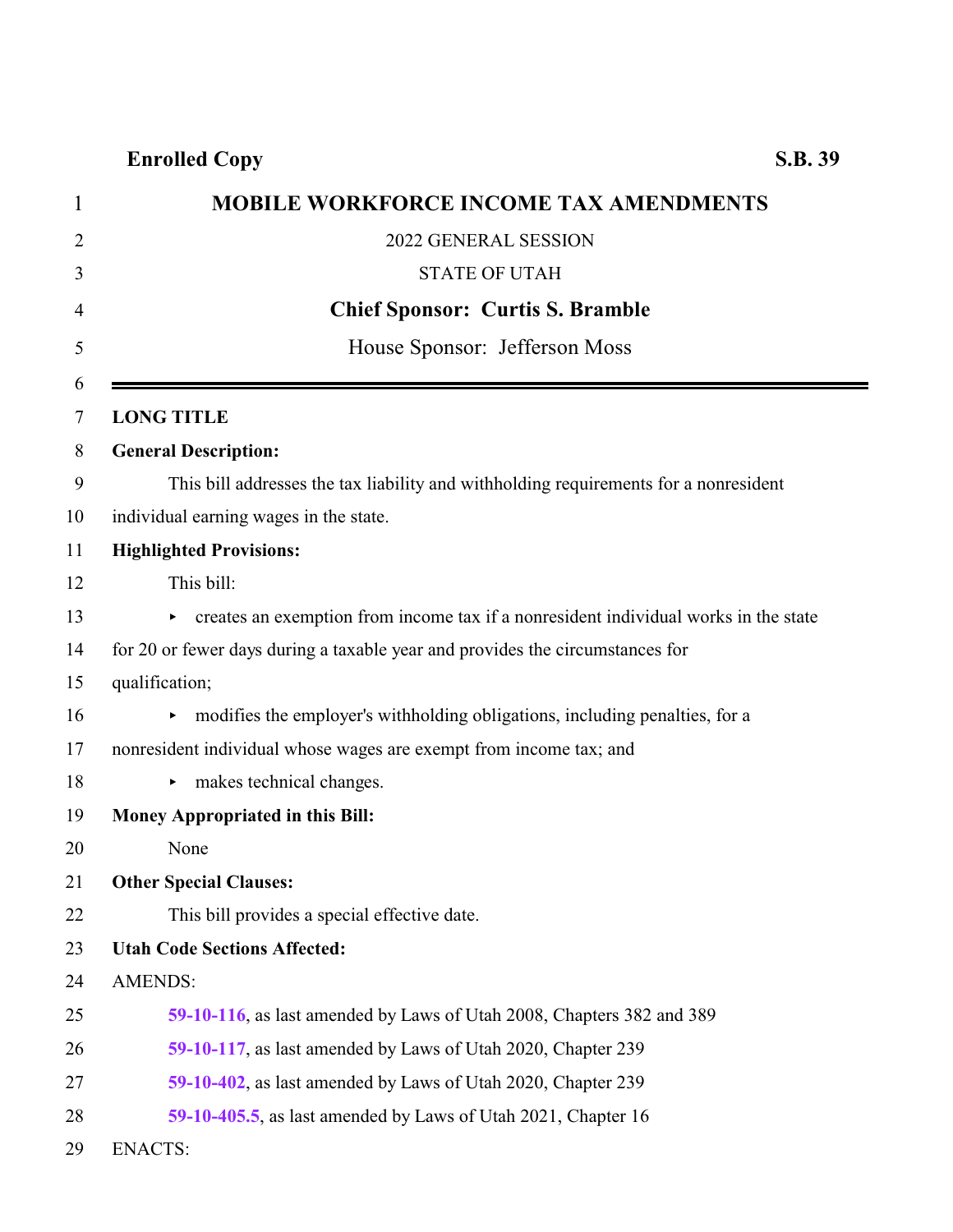<span id="page-1-1"></span><span id="page-1-0"></span>

|          | 59-10-117.5, Utah Code Annotated 1953                                                              |
|----------|----------------------------------------------------------------------------------------------------|
|          | Be it enacted by the Legislature of the state of Utah:                                             |
| 32<br>33 | Section 1. Section 59-10-116 is amended to read:                                                   |
| 34       | 59-10-116. Tax on nonresident individual -- Calculation -- Exemption.                              |
| 35       | (1) Except as provided in Subsection (2), a tax is imposed on a nonresident individual             |
| 36       | in an amount equal to the product of the:                                                          |
| 37       | (a) nonresident individual's state taxable income; and                                             |
| 38       | (b) percentage listed in Subsection $59-10-104(2)$ .                                               |
| 39       | (2) This section does not apply to a nonresident individual:                                       |
| 40       | (a) exempt from taxation under Section $59-10-104.1$ [:]; or                                       |
| 41       | (b) whose only state source income is wages that are excluded in accordance with                   |
| 42       | Section 59-10-117.5                                                                                |
| 43       | Section 2. Section 59-10-117 is amended to read:                                                   |
| 44       | 59-10-117. State taxable income derived from Utah sources.                                         |
| 45       | (1) For purposes of Section $59-10-116$ , state taxable income derived from Utah sources           |
| 46       | includes state taxable income attributable to or resulting from:                                   |
| 47       | (a) the ownership in this state of any interest in real or tangible personal property,             |
| 48       | including real property or property rights from which gross income from mining as described        |
| 49       | by Section 613(c), Internal Revenue Code, is derived;                                              |
| 50       | (b) the carrying on of a business, trade, profession, or occupation in this state;                 |
| 51       | (c) an addition to adjusted gross income required by Subsection $59-10-114(1)$ (c), (d),           |
| 52       | or (h) to the extent that the addition was previously subtracted from state taxable income;        |
| 53       | (d) a subtraction from adjusted gross income required by Subsection $59-10-114(2)(c)$              |
| 54       | for a refund described in Subsection $59-10-114(2)(c)$ to the extent that the refund subtracted is |
| 55       | related to a tax imposed by this state; or                                                         |
| 56       | (e) an adjustment to adjusted gross income required by Section $59-10-115$ to the extent           |
| 57       | the adjustment is related to an item described in Subsections $(1)(a)$ through $(d)$ .             |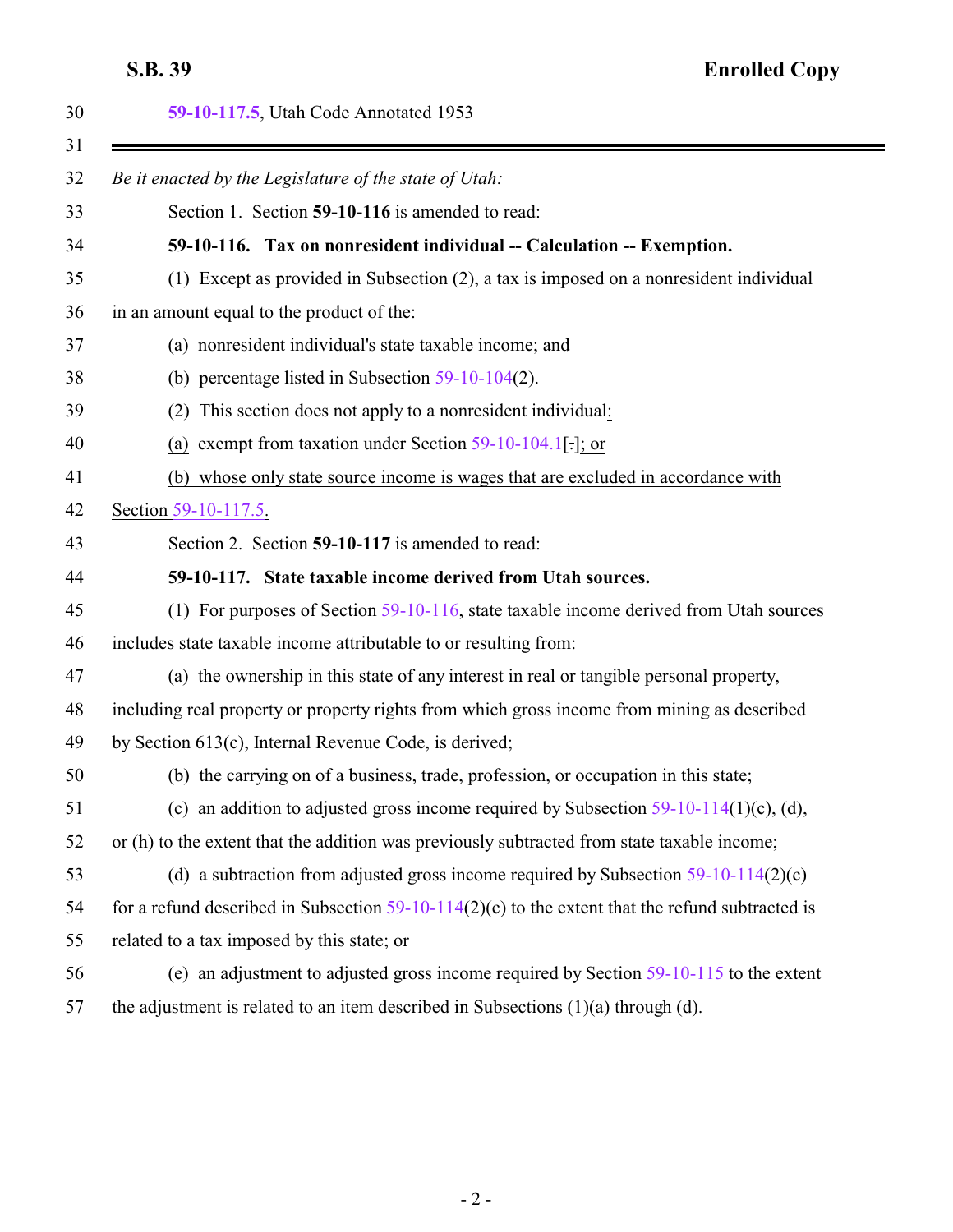| 58 | (2) For purposes of Subsection (1):                                                               |
|----|---------------------------------------------------------------------------------------------------|
| 59 | (a) income from intangible personal property, including annuities, dividends, interest,           |
| 60 | and gains from the disposition of intangible personal property, shall constitute income derived   |
| 61 | from Utah sources only to the extent that the income is from property employed in a trade,        |
| 62 | business, profession, or occupation carried on in this state;                                     |
| 63 | (b) a deduction with respect to a capital loss, net long-term capital gain, or net                |
| 64 | operating loss shall be:                                                                          |
| 65 | (i) based solely on income, gain, loss, and deduction connected with Utah sources,                |
| 66 | under rules prescribed by the commission in accordance with Title 63G, Chapter 3, Utah            |
| 67 | Administrative Rulemaking Act; and                                                                |
| 68 | (ii) otherwise determined in the same manner as the corresponding federal deductions;             |
| 69 | (c) a salary, wage, commission, or compensation for personal services rendered:                   |
| 70 | (i) subject to Section $59-10-117.5$ , inside this state is considered to be income derived       |
| 71 | from Utah sources; and                                                                            |
| 72 | (ii) outside this state may not be considered to be income derived from Utah sources;             |
| 73 | (d) a share of income, gain, loss, deduction, or credit of a nonresident pass-through             |
| 74 | entity taxpayer, as defined in Section 59-10-1402, derived from or connected with Utah sources    |
| 75 | shall be determined in accordance with Section 59-10-118;                                         |
| 76 | (e) a nonresident, other than a dealer holding property primarily for sale to customers           |
| 77 | in the ordinary course of the dealer's trade or business, may not be considered to carry on a     |
| 78 | trade, business, profession, or occupation in this state solely by reason of the purchase or sale |
| 79 | of property for the nonresident's own account;                                                    |
| 80 | (f) if a trade, business, profession, or occupation is carried on partly within and partly        |
| 81 | without this state:                                                                               |
| 82 | (i) an item of income, gain, loss, or a deduction derived from or connected with Utah             |
| 83 | sources shall be determined in accordance with Section 59-10-118; and                             |
| 84 | (ii) a salary, a wage, a commission, or compensation for personal services rendered is            |
| 85 | not considered to be an item of income from the carrying on of a business, trade, profession, or  |
|    |                                                                                                   |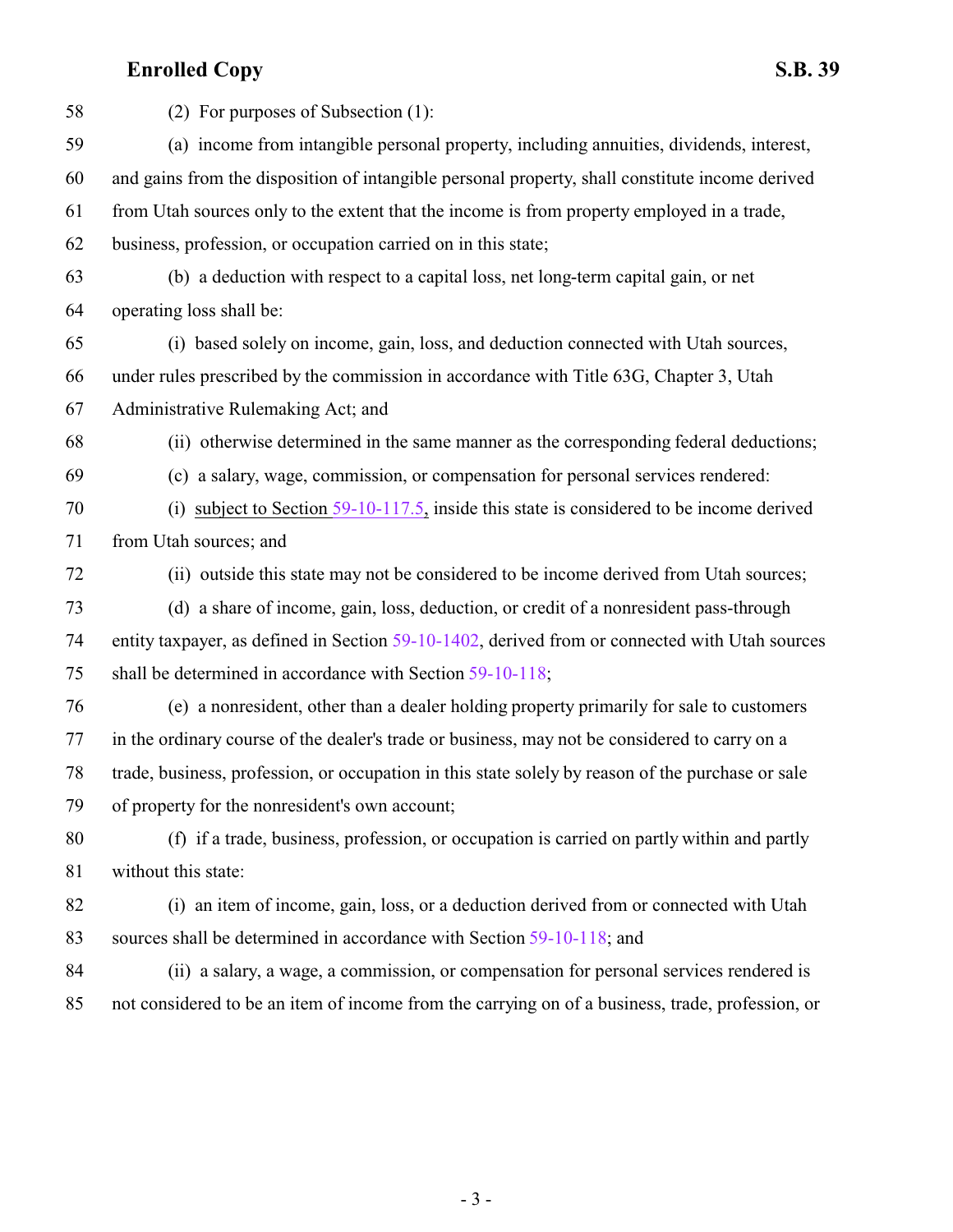<span id="page-3-0"></span>

| 86  | occupation;                                                                                         |
|-----|-----------------------------------------------------------------------------------------------------|
| 87  | (g) the share of a nonresident estate or trust or a nonresident beneficiary of any estate           |
| 88  | or trust in income, gain, loss, or deduction derived from or connected with Utah sources shall      |
| 89  | be determined under Section 59-10-207; and                                                          |
| 90  | (h) any dividend, interest, or distributive share of income, gain, or loss from a real              |
| 91  | estate investment trust, as defined in Section 59-7-101, distributed or allocated to a nonresident  |
| 92  | investor in the trust, including any shareholder, beneficiary, or owner of a beneficial interest in |
| 93  | the trust, shall:                                                                                   |
| 94  | (i) be income from intangible personal property under Subsection $(2)(a)$ ; and                     |
| 95  | (ii) constitute income derived from Utah sources only to the extent the nonresident                 |
| 96  | investor is employing its beneficial interest in the trust in a trade, business, profession, or     |
| 97  | occupation carried on by the investor in this state.                                                |
| 98  | Section 3. Section 59-10-117.5 is enacted to read:                                                  |
| 99  | 59-10-117.5. Nonresident individual wage exemption.                                                 |
| 100 | (1) As used in this section:                                                                        |
| 101 | (a) "Day" means any period of time during a calendar day that an individual is present              |
| 102 | in the state, unless the presence is solely for transportation through the state.                   |
| 103 | (b) "Wages" means income that:                                                                      |
| 104 | (i) is received by an individual for employment duties performed inside this state; and             |
| 105 | (ii) would be subject to withholding in accordance with Section 59-10-402 without                   |
| 106 | regard to Subsection $59-10-402(5)(a)$ .                                                            |
| 107 | (2) A nonresident individual's wages may not be considered income derived from Utah                 |
| 108 | sources if:                                                                                         |
| 109 | (a) the nonresident individual has no other income from sources within this state for               |
| 110 | the taxable year in which the nonresident individual receives the wages;                            |
| 111 | (b) the nonresident individual is present in this state to perform employment duties for            |
|     |                                                                                                     |
| 112 | 20 or fewer days during the tax year; and                                                           |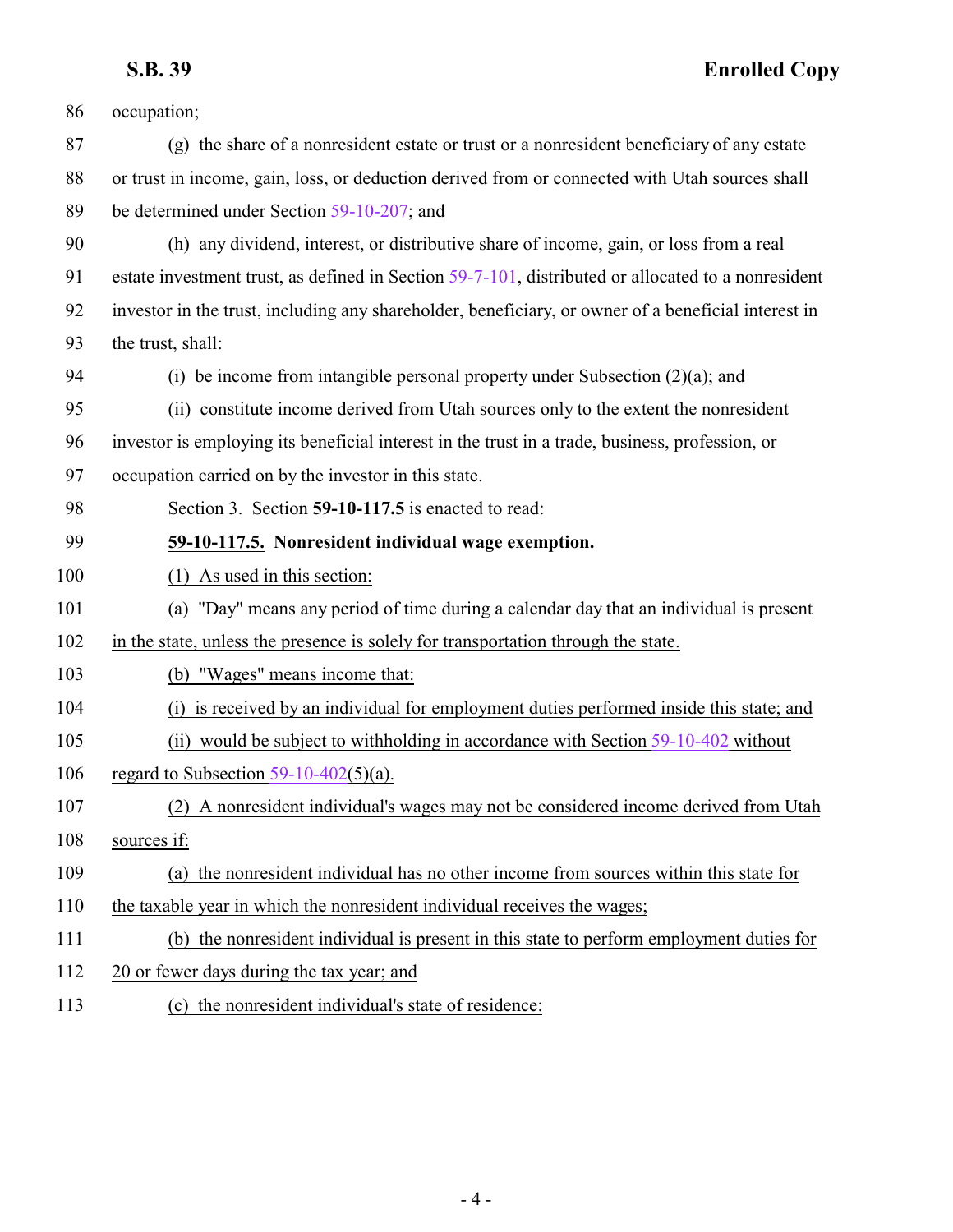<span id="page-4-0"></span>

| 114 | (i) provides a substantially similar exclusion; or                                         |
|-----|--------------------------------------------------------------------------------------------|
| 115 | (ii) does not impose a state individual income tax.                                        |
| 116 | (3) This section does not apply to wages received by:                                      |
| 117 | an individual who is a professional athlete or a member of a professional athletic<br>(a)  |
| 118 | team;                                                                                      |
| 119 | (b) an individual who is a professional entertainer and who performs services in the       |
| 120 | professional performing arts;                                                              |
| 121 | (c) an individual of prominence who performs services for wages on a per-event basis;      |
| 122 | (d) an individual who performs construction services to improve real property,             |
| 123 | predominantly on a construction site, as a laborer;                                        |
| 124 | (e) an individual who is a key employee, without regard to ownership or the existence      |
| 125 | of a benefit plan, for the year immediately preceding the current tax year pursuant to     |
| 126 | Subsection 416(i), Internal Revenue Code; or                                               |
| 127 | (f) an individual who is an employee of a non-corporate employer, and who would be a       |
| 128 | key employee without regard to ownership or the existence of a benefit plan, for the year  |
| 129 | immediately preceding the current tax year pursuant to Subsection 416(i), Internal Revenue |
| 130 | Code, if:                                                                                  |
| 131 | the term "employee" were substituted for the term "officer"; and<br>(i)                    |
| 132 | (ii) the individual is one of the non-corporate employer's 50 highest paid employees       |
| 133 | without regard to whether the individual is an officer.                                    |
| 134 | Section 4. Section 59-10-402 is amended to read:                                           |
| 135 | 59-10-402. Requirement of withholding -- Exceptions.                                       |
| 136 | $(1)$ As used in this section:                                                             |
| 137 | (a) "Day" means any period of time during a calendar day that an individual is present     |
| 138 | in the state, unless the presence is solely for transportation through the state.          |
| 139 | (b) "Related entity" means:                                                                |
| 140 | (i) a stockholder who is an individual, or a member of the stockholder's family as         |
| 141 | described in Section 318, Internal Revenue Code, if the stockholder and the members of the |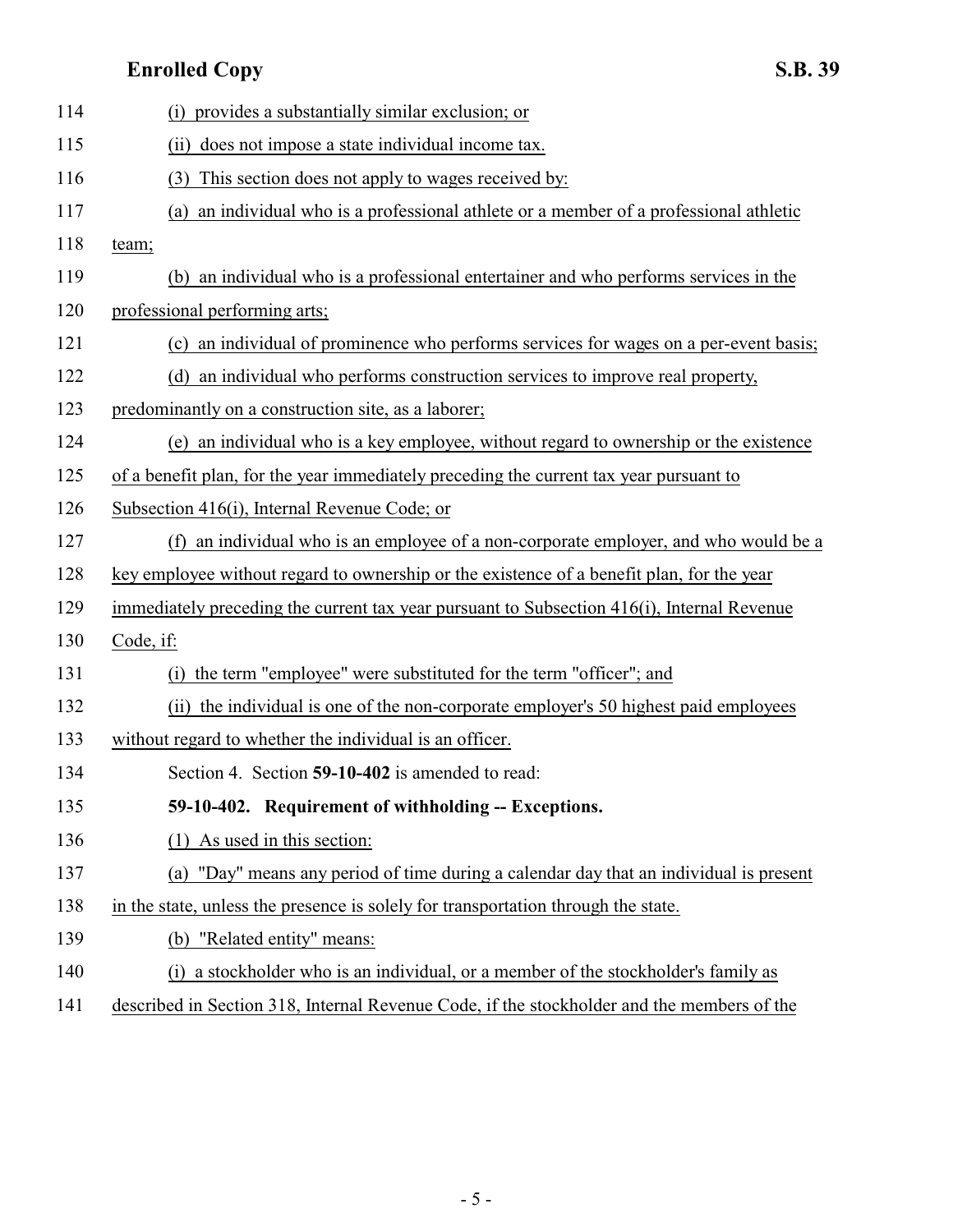| 142 | stockholder's family own, in the aggregate, at least 50% of the value of the nonresident                                         |
|-----|----------------------------------------------------------------------------------------------------------------------------------|
| 143 | individual's outstanding stock;                                                                                                  |
| 144 | (ii) a stockholder, or a stockholder's partnership, limited liability company, estate, trust,                                    |
| 145 | or corporation, if the stockholder and the stockholder's partnerships, limited liability                                         |
| 146 | companies, estates, trusts, or corporations own, in the aggregate, at least 50% of the value of                                  |
| 147 | the nonresident individual's outstanding stock; or                                                                               |
| 148 | (iii) a corporation, or a party related to the corporation in a manner that would require                                        |
| 149 | an attribution of stock from the corporation to the party or from the party to the corporation                                   |
| 150 | under the attribution rules of the Internal Revenue Code if the taxpayer owns, directly,                                         |
| 151 | indirectly, beneficially, or constructively, at least 50% of the value of the corporation's                                      |
| 152 | outstanding stock.                                                                                                               |
| 153 | (c) "Related person" means a person that, with respect to the nonresident individual                                             |
| 154 | during all or any portion of the taxable year, is:                                                                               |
| 155 | (i) a related entity;                                                                                                            |
| 156 | (ii) a component member as defined in Subsection 1563(b), Internal Revenue Code;                                                 |
| 157 | (iii) a person to or from whom there is attribution of stock ownership in accordance                                             |
| 158 | with Subsection 1563(e), Internal Revenue Code; or                                                                               |
| 159 | (iv) a person that, notwithstanding the form of organization, bears the same                                                     |
| 160 | relationship to the nonresident individual as a person described in Subsection $(1)(c)(i)$ , (ii), or                            |
| 161 | $(iii)$ .                                                                                                                        |
| 162 | For purposes of determining whether the ownership requirements of a related entity                                               |
| 163 | are satisfied, a person shall:                                                                                                   |
| 164 | (a) use the attribution rules of the Internal Revenue Code; and                                                                  |
| 165 | (b) include direct, indirect, beneficial, or constructive ownership.                                                             |
| 166 | $[\text{+}]$ (3) Each employer making payment of wages shall deduct and withhold from                                            |
| 167 | wages an amount to be determined by a commission rule $[\overline{\text{which}}]$ that will, as closely as                       |
| 168 | possible, pay the income tax imposed by this chapter.                                                                            |
| 169 | $[\frac{1}{2}](4)(a)$ $[\frac{1}{2}](1)(a)$ Any employer described in Subsection $[\frac{1}{2}](3)(1)(a)$ that is to do business |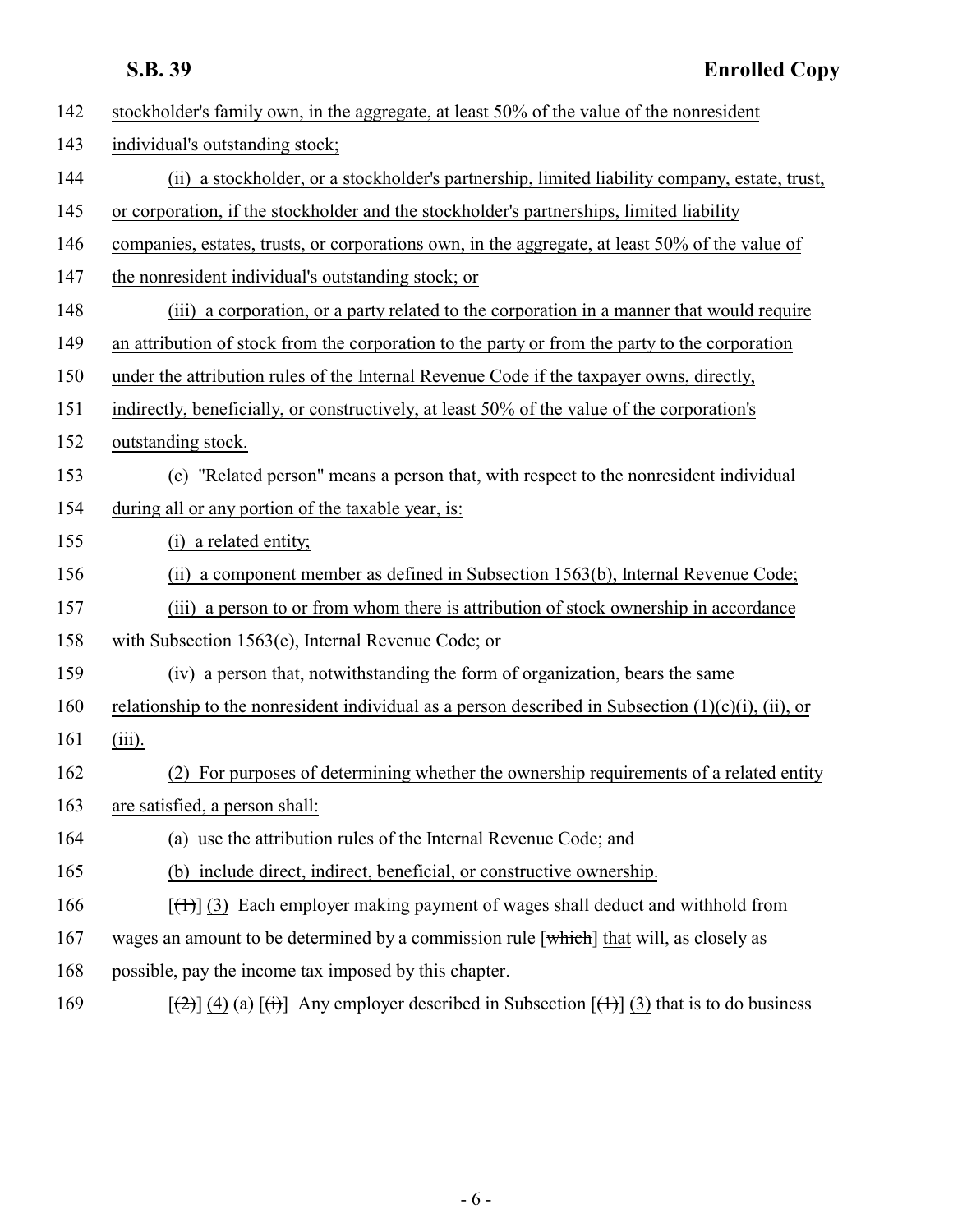| 170 | within the state for a period not to exceed 60 days in the aggregate during any calendar year                                               |
|-----|---------------------------------------------------------------------------------------------------------------------------------------------|
| 171 | may be relieved from the requirement provided for under this part for such period by furnishing                                             |
| 172 | to the commission in advance a certificate so certifying.                                                                                   |
| 173 | $[\overrightarrow{(ii)}]$ (b) If an employer described in Subsection $[\overrightarrow{(2)}(\overrightarrow{a})(i)]$ (4)(a) thereafter does |
| 174 | business within the state for a period in excess of 60 days, that employer shall be liable for all                                          |
| 175 | the tax that the employer would have been required to deduct and withhold.                                                                  |
| 176 | $[\overrightarrow{tiii}]$ (c) Upon a showing of good cause by the employer, the commission may extend                                       |
| 177 | for a period of not to exceed 30 days the time during which the employer is not required to                                                 |
| 178 | deduct and withhold the tax.                                                                                                                |
| 179 | $(6)$ The exemption described in Subsection (2)(a) is from the withholding requirement                                                      |
| 180 | described in Subsection (1), not from an individual's obligation to pay income taxes as                                                     |
| 181 | provided in Part 1, Determination and Reporting of Tax Liability and Information.                                                           |
| 182 | $(5)$ (a) (i) An employer described in Subsection (3) may not deduct or withhold any                                                        |
| 183 | amount from wages paid to a nonresident individual if the nonresident individual's wages are                                                |
| 184 | excluded from state source income in accordance with Section 59-10-117.5 without regard to                                                  |
| 185 | Subsection 59-10-117.5(2)(a).                                                                                                               |
| 186 | (ii) For purposes of Subsection $(5)(a)(i)$ , an employer shall calculate the number of                                                     |
| 187 | days described in Subsection $59-10-117.5(2)(b)$ by including the days the nonresident                                                      |
| 188 | employee is present in the state to perform employment duties on behalf of the employer or any                                              |
| 189 | related person.                                                                                                                             |
| 190 | (b) If a nonresident individual is present in this state to perform employment duties for                                                   |
| 191 | the employer, a related person, or a combination of the employer and a related person for more                                              |
| 192 | than 20 days during a calendar year, the employer shall be liable for all the tax that the                                                  |
| 193 | employer would have been required to deduct and withhold.                                                                                   |
| 194 | (6) The exceptions described in Subsections $(4)(a)$ and $(5)(a)$ are from the withholding                                                  |
| 195 | requirement described in Subsection (3), not from an individual's obligation to pay income                                                  |
| 196 | taxes as provided in Part 1, Determination and Reporting of Tax Liability and Information.                                                  |
| 197 | $[\frac{1}{2}](7)(a)$ The amount withheld under this section shall be allowed to the recipient of                                           |

- 7 -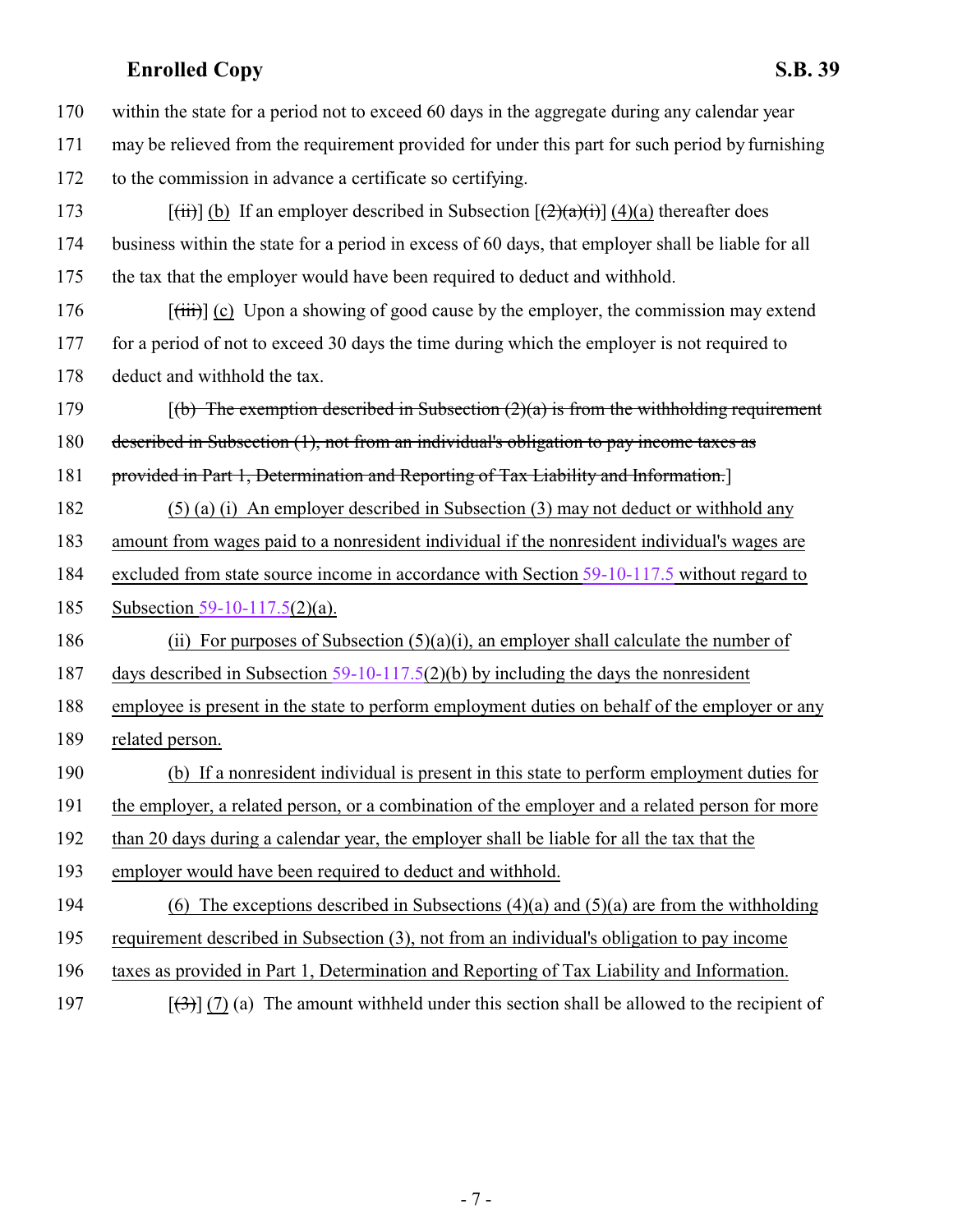<span id="page-7-0"></span>

| 198 | the income as a credit against the tax imposed by this chapter.                                                         |
|-----|-------------------------------------------------------------------------------------------------------------------------|
| 199 | (b) Except as provided in Subsection $[\frac{1}{2}]$ (7)(c), the amount withheld during any                             |
| 200 | calendar year shall be allowed as a credit for the taxable year that begins in the calendar year in                     |
| 201 | which the amount is withheld.                                                                                           |
| 202 | (c) If more than one taxable year begins in a calendar year, the withheld amount shall                                  |
| 203 | be allowed as a credit for the last taxable year that begins in the calendar year in which the                          |
| 204 | amount is withheld.                                                                                                     |
| 205 | Section 5. Section 59-10-405.5 is amended to read:                                                                      |
| 206 | 59-10-405.5. Definitions -- Withholding tax license requirements -- Penalty --                                          |
| 207 | Application process and requirements -- Fee not required -- Bonds -- Exception.                                         |
| 208 | $(1)$ As used in this section:                                                                                          |
| 209 | (a) ["applicant"] "Applicant" means a person that:                                                                      |
| 210 | (i) is required by this section to obtain a license; and                                                                |
| 211 | (ii) submits an application:                                                                                            |
| 212 | (A) to the commission; and                                                                                              |
| 213 | (B) for a license under this section[;].                                                                                |
| 214 | (b) $\left[\frac{\text{m} \cdot \text{m}}{\text{m}}\right]$ "Application" means an application for a license under this |
| 215 | section[:,].                                                                                                            |
| 216 | (c) $\lceil$ "fiduciary of the applicant" $\lceil$ "Fiduciary of the applicant" means a person that:                    |
| 217 | (i) is required to collect, truthfully account for, and pay over an amount under this part                              |
| 218 | for an applicant; and                                                                                                   |
| 219 | (ii) (A) is a corporate officer of the applicant described in Subsection $(1)(c)(i)$ ;                                  |
| 220 | (B) is a director of the applicant described in Subsection $(1)(c)(i)$ ;                                                |
| 221 | (C) is an employee of the applicant described in Subsection $(1)(c)(i)$ ;                                               |
| 222 | (D) is a partner of the applicant described in Subsection $(1)(c)(i)$ ;                                                 |
| 223 | (E) is a trustee of the applicant described in Subsection $(1)(c)(i)$ ; or                                              |
| 224 | (F) has a relationship to the applicant described in Subsection $(1)(c)(i)$ that is similar to                          |
| 225 | a relationship described in Subsections $(1)(c)(ii)(A)$ through $(E)$ as determined by the                              |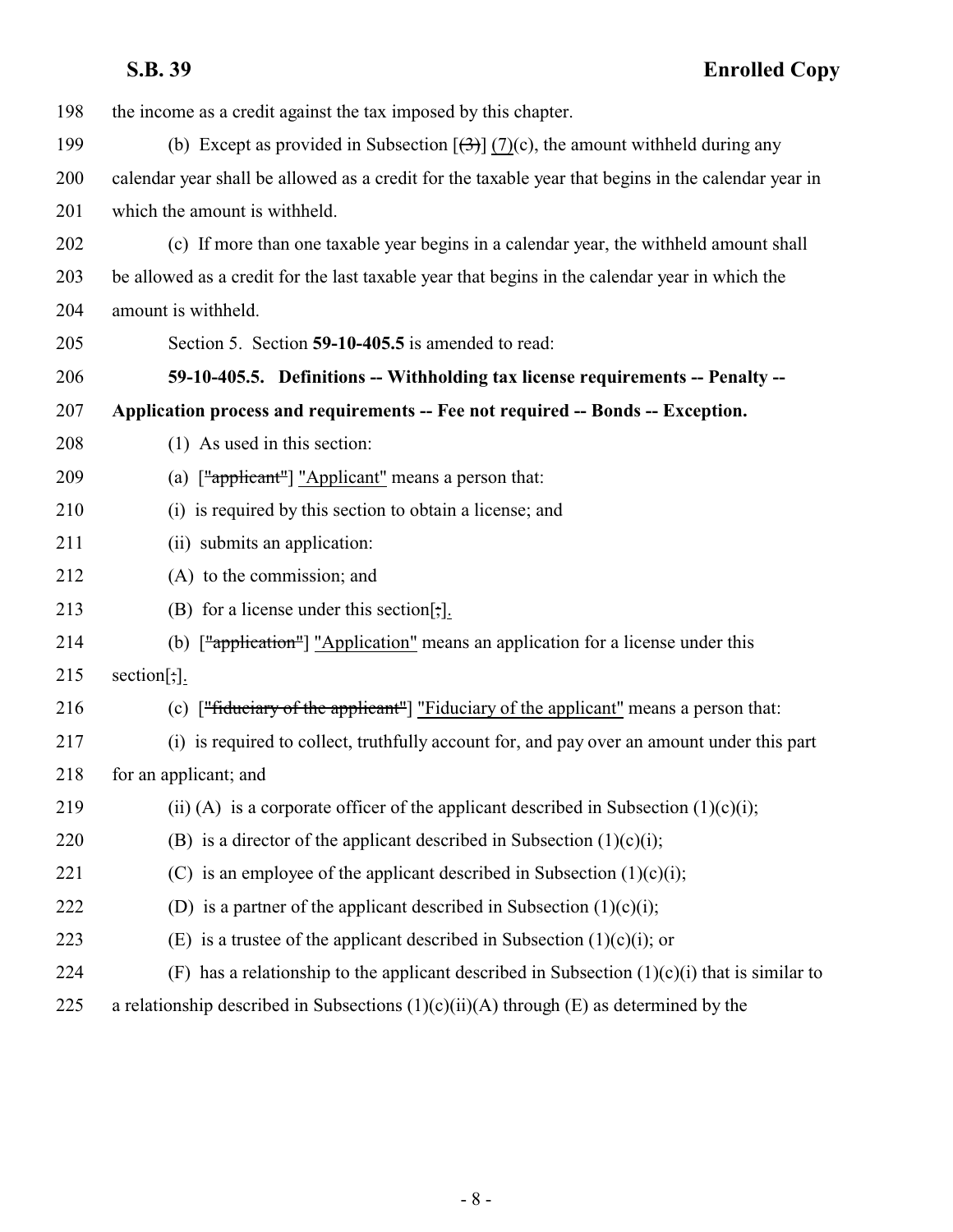| 226 | commission by rule made in accordance with Title 63G, Chapter 3, Utah Administrative                                                                                                                                                                                                                                                     |
|-----|------------------------------------------------------------------------------------------------------------------------------------------------------------------------------------------------------------------------------------------------------------------------------------------------------------------------------------------|
| 227 | Rulemaking Act[;].                                                                                                                                                                                                                                                                                                                       |
| 228 | (d) $\lceil$ "fiduciary of the licensee" $\lceil$ "Fiduciary of the licensee" means a person that:                                                                                                                                                                                                                                       |
| 229 | (i) is required to collect, truthfully account for, and pay over an amount under this part                                                                                                                                                                                                                                               |
| 230 | for a licensee; and                                                                                                                                                                                                                                                                                                                      |
| 231 | (ii) (A) is a corporate officer of the licensee described in Subsection $(1)(d)(i)$ ;                                                                                                                                                                                                                                                    |
| 232 | (B) is a director of the licensee described in Subsection $(1)(d)(i)$ ;                                                                                                                                                                                                                                                                  |
| 233 | (C) is an employee of the licensee described in Subsection $(1)(d)(i)$ ;                                                                                                                                                                                                                                                                 |
| 234 | (D) is a partner of the licensee described in Subsection $(1)(d)(i)$ ;                                                                                                                                                                                                                                                                   |
| 235 | (E) is a trustee of the licensee described in Subsection $(1)(d)(i)$ ; or                                                                                                                                                                                                                                                                |
| 236 | (F) has a relationship to the licensee described in Subsection $(1)(d)(i)$ that is similar to                                                                                                                                                                                                                                            |
| 237 | a relationship described in Subsections $(1)(d)(ii)(A)$ through $(E)$ as determined by the                                                                                                                                                                                                                                               |
| 238 | commission by rule made in accordance with Title 63G, Chapter 3, Utah Administrative                                                                                                                                                                                                                                                     |
| 239 | Rulemaking Act[;].                                                                                                                                                                                                                                                                                                                       |
| 240 | (e) $\lceil$ "Hicense"   "License" means a license under this section $\lceil$ , and $\rceil$ .                                                                                                                                                                                                                                          |
| 241 | (f) $[\lvert$ $\lvert$ $\lvert$ $\lvert$ $\lvert$ $\lvert$ $\lvert$ $\lvert$ $\lvert$ $\lvert$ $\lvert$ $\lvert$ $\lvert$ $\lvert$ $\lvert$ $\lvert$ $\lvert$ $\lvert$ $\lvert$ $\lvert$ $\lvert$ $\lvert$ $\lvert$ $\lvert$ $\lvert$ $\lvert$ $\lvert$ $\lvert$ $\lvert$ $\lvert$ $\lvert$ $\lvert$ $\lvert$ $\lvert$ $\lvert$ $\lvert$ |
| 242 | commission.                                                                                                                                                                                                                                                                                                                              |
| 243 | (2) The following persons are guilty of a criminal violation as provided in Section                                                                                                                                                                                                                                                      |
| 244 | $59-1-401$ :                                                                                                                                                                                                                                                                                                                             |
| 245 | (a) a person that:                                                                                                                                                                                                                                                                                                                       |
| 246 | (i) is required to withhold, report, or remit any amounts under this part; and                                                                                                                                                                                                                                                           |
| 247 | (ii) engages in business within the state before obtaining a license under this section; or                                                                                                                                                                                                                                              |
| 248 | (b) a person that:                                                                                                                                                                                                                                                                                                                       |
| 249 | (i) pays wages under this part; and                                                                                                                                                                                                                                                                                                      |
| 250 | (ii) engages in business within the state before obtaining a license under this section.                                                                                                                                                                                                                                                 |
| 251 | (3) The license described in Subsection (2):                                                                                                                                                                                                                                                                                             |
| 252 | (a) shall be granted and issued:                                                                                                                                                                                                                                                                                                         |
| 253 | (i) by the commission in accordance with this section;                                                                                                                                                                                                                                                                                   |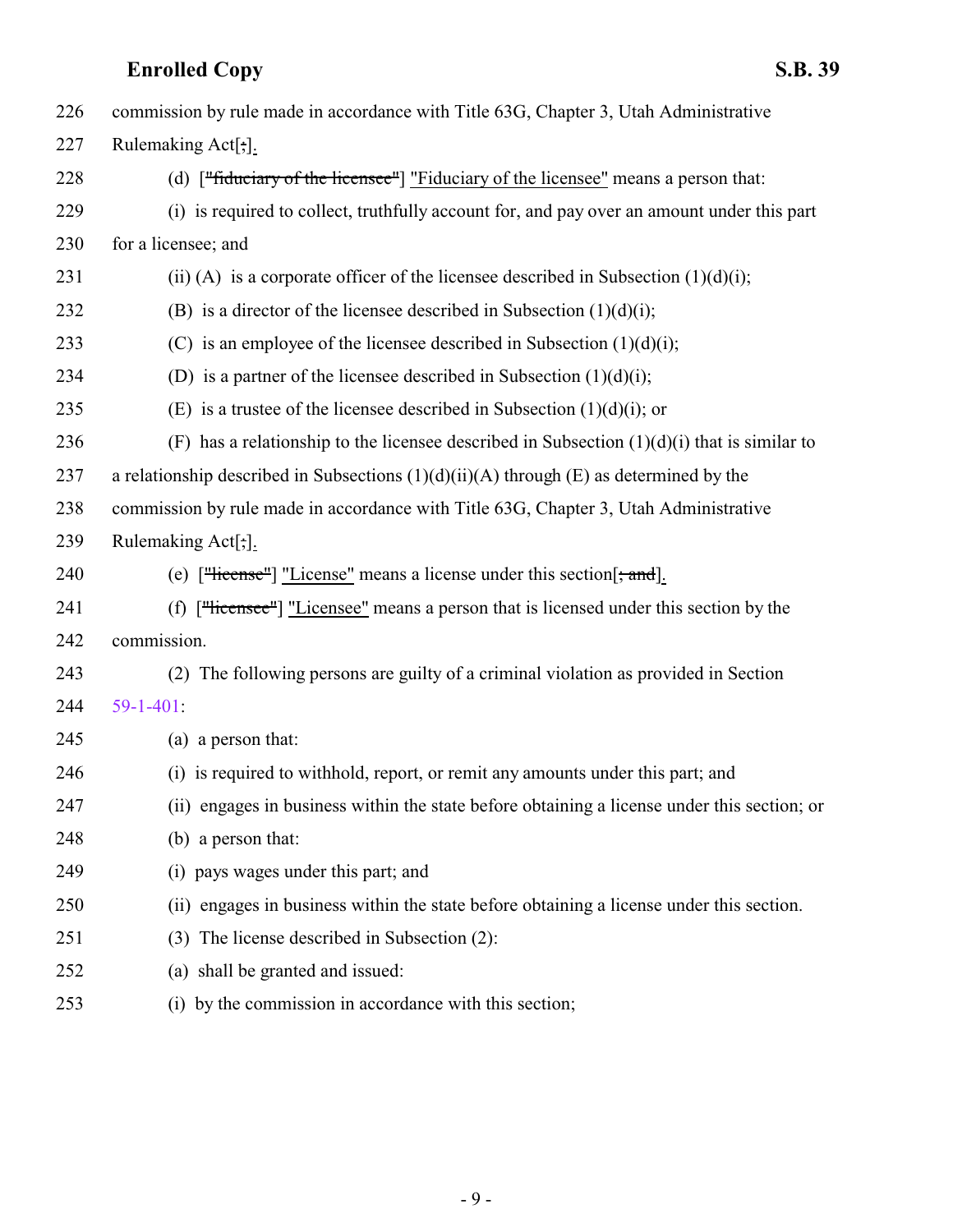| 254 | (ii) without a license fee; and                                                               |
|-----|-----------------------------------------------------------------------------------------------|
| 255 | $(iii)$ if:                                                                                   |
| 256 | (A) an applicant:                                                                             |
| 257 | (I) states the applicant's name and address in the application; and                           |
| 258 | (II) provides other information in the application that the commission may require; and       |
| 259 | (B) the person meets the requirements of this section to be granted a license as              |
| 260 | determined by the commission;                                                                 |
| 261 | (b) may not be assigned to another person; and                                                |
| 262 | $(c)$ is valid:                                                                               |
| 263 | (i) only for the person named on the license; and                                             |
| 264 | $(ii)$ until:                                                                                 |
| 265 | (A) the person described in Subsection $(3)(c)(i)$ :                                          |
| 266 | (I) ceases to do business; or                                                                 |
| 267 | (II) changes that person's business address; or                                               |
| 268 | (B) the commission revokes the license.                                                       |
| 269 | (4) The commission shall review an application and determine whether:                         |
| 270 | (a) the applicant meets the requirements of this section to be issued a license; and          |
| 271 | (b) a bond is required to be posted with the commission in accordance with                    |
| 272 | Subsections (5) and (6) before the applicant may be issued a license.                         |
| 273 | $(5)$ (a) Except as provided in Subsection $(5)(c)$ , an applicant shall post a bond with the |
| 274 | commission before the commission may issue the applicant a license if:                        |
| 275 | (i) a license under this section was revoked for a delinquency under this part for:           |
| 276 | (A) the applicant;                                                                            |
| 277 | (B) a fiduciary of the applicant; or                                                          |
| 278 | (C) a person for which the applicant or the fiduciary of the applicant is required to         |
| 279 | collect, truthfully account for, and pay over an amount under this part; or                   |
| 280 | (ii) there is a delinquency in withholding, reporting, or remitting any amount under this     |
| 281 | part for:                                                                                     |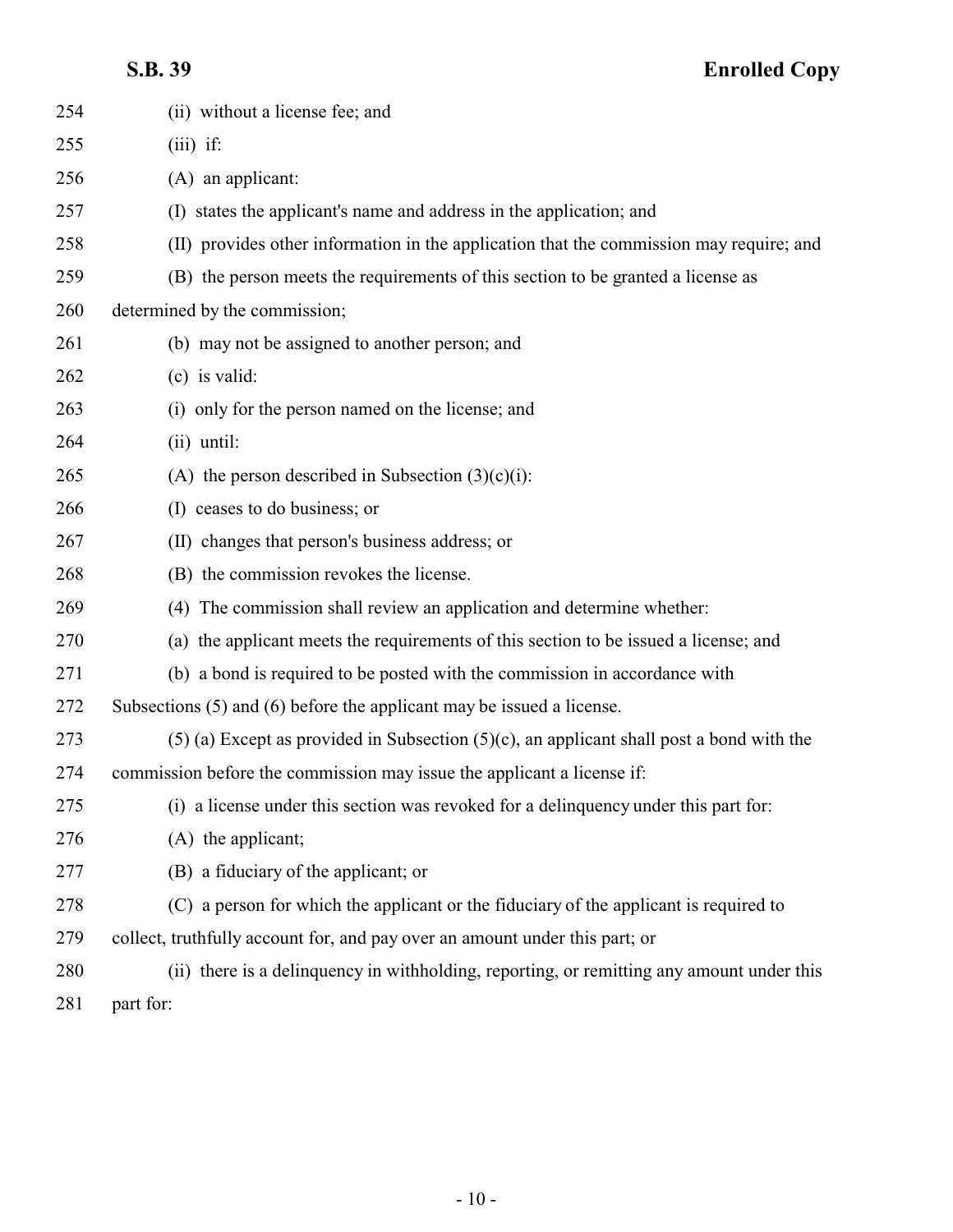| 282 | $(A)$ an applicant;                                                                       |
|-----|-------------------------------------------------------------------------------------------|
| 283 | (B) a fiduciary of the applicant; or                                                      |
| 284 | (C) a person for which the applicant or the fiduciary of the applicant is required to     |
| 285 | collect, truthfully account for, and pay over an amount under this part.                  |
| 286 | (b) If the commission determines it is necessary to ensure compliance with this part,     |
| 287 | the commission may require a licensee to:                                                 |
| 288 | (i) for a licensee that has not posted a bond under this section with the commission,     |
| 289 | post a bond with the commission in accordance with Subsection (6); or                     |
| 290 | (ii) for a licensee that has posted a bond under this section with the commission,        |
| 291 | increase the amount of the bond posted with the commission.                               |
| 292 | (c) The commission may waive the bond requirement described in Subsection $(5)(a)$ , if   |
| 293 | the applicant is in compliance with a payment agreement that:                             |
| 294 | (i) relates to the delinquency; and                                                       |
| 295 | (ii) is approved by the commission.                                                       |
| 296 | $(6)$ (a) A bond required by Subsection (5) shall be:                                     |
| 297 | (i) executed by:                                                                          |
| 298 | (A) for an applicant, the applicant as principal, with a corporate surety, or             |
| 299 | (B) for a licensee, the licensee as principal, with a corporate surety; and               |
| 300 | (ii) payable to the commission conditioned upon the faithful performance of all of the    |
| 301 | requirements of this part including:                                                      |
| 302 | (A) the withholding or remitting of any amount under this part;                           |
| 303 | (B) the payment of any:                                                                   |
| 304 | (I) penalty as provided in Section $59-1-401$ ; or                                        |
| 305 | (II) interest as provided in Section $59-1-402$ ; or                                      |
| 306 | (C) any other obligation of the[:] applicant or the licensee under this part.             |
| 307 | $[(1)$ applicant under this part; or                                                      |
| 308 | [(II) licensee under this part.]                                                          |
| 309 | (b) Except as provided in Subsection $(6)(d)$ , the commission shall calculate the amount |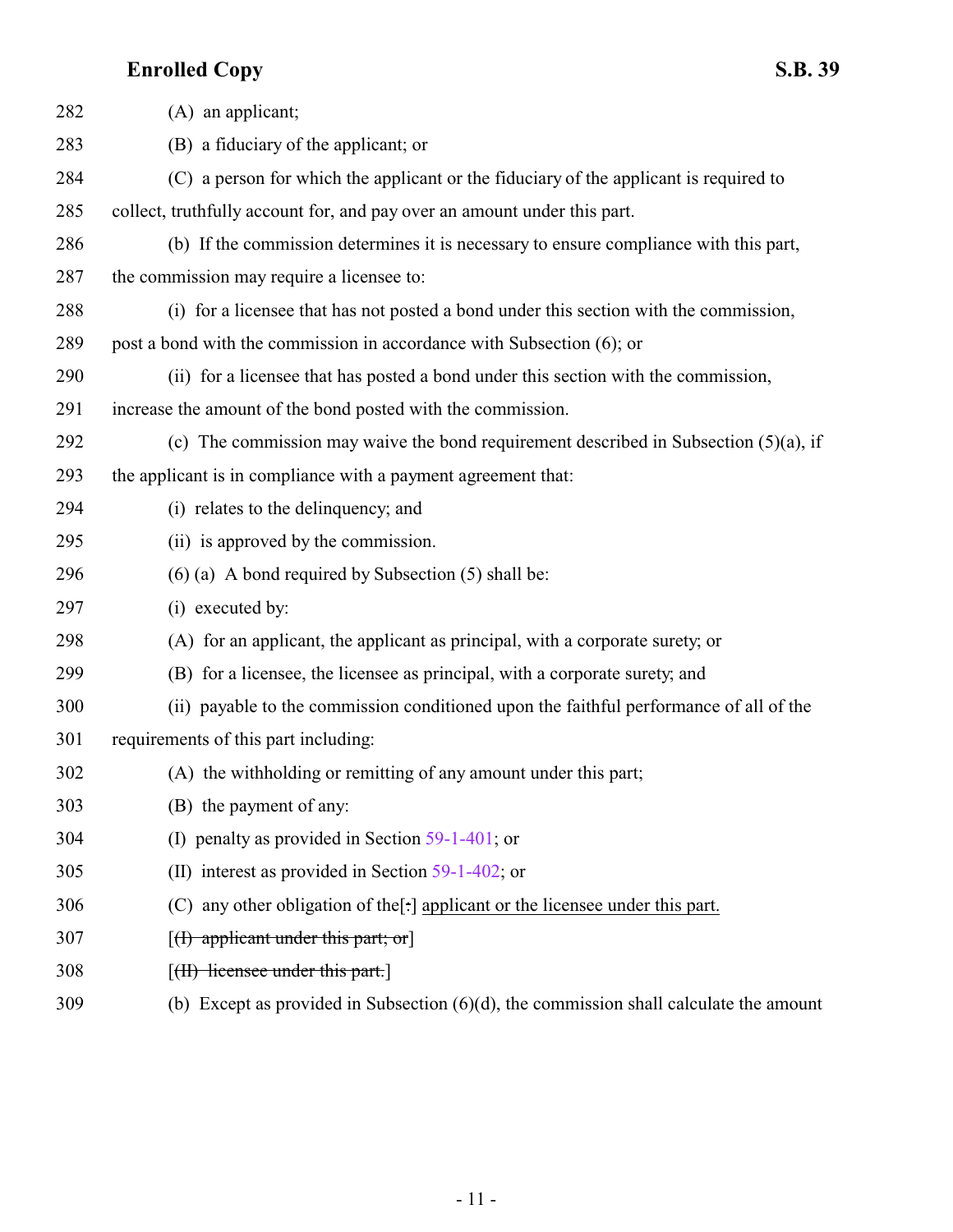| 310 | of a bond required by Subsection (5) on the basis of:                                     |
|-----|-------------------------------------------------------------------------------------------|
| 311 | (i) commission estimates of:                                                              |
| 312 | (A) for an applicant, any amounts the applicant withholds, reports, or remits under this  |
| 313 | part; or                                                                                  |
| 314 | (B) for a licensee, any amounts the licensee withholds, reports, or remits under this     |
| 315 | part; and                                                                                 |
| 316 | (ii) any amount of a delinquency described in Subsection $(6)(c)$ .                       |
| 317 | (c) Except as provided in Subsection $(6)(d)$ , for purposes of Subsection $(6)(b)(ii)$ : |
| 318 | (i) for an applicant, the amount of the delinquency is the sum of:                        |
| 319 | (A) the amount of any delinquency that served as a basis for revoking the license under   |
| 320 | this section of:                                                                          |
| 321 | (I) the applicant;                                                                        |
| 322 | (II) a fiduciary of the applicant; or                                                     |
| 323 | (III) a person for which the applicant or the fiduciary of the applicant is required to   |
| 324 | collect, truthfully account for, and pay over an amount under this part; or               |
| 325 | (B) the amount that any of the following owe under this part:                             |
| 326 | (I) the applicant;                                                                        |
| 327 | (II) a fiduciary of the applicant; and                                                    |
| 328 | (III) a person for which the applicant or the fiduciary of the applicant is required to   |
| 329 | collect, truthfully account for, and pay over an amount under this part; or               |
| 330 | (ii) for a licensee, the amount of the delinquency is the sum of:                         |
| 331 | (A) the amount of any delinquency that served as a basis for revoking the license under   |
| 332 | this section of:                                                                          |
| 333 | (I) the licensee;                                                                         |
| 334 | (II) a fiduciary of the licensee; or                                                      |
| 335 | (III) a person for which the licensee or the fiduciary of the licensee is required to     |
| 336 | collect, truthfully account for, and pay over an amount under this part; or               |
| 337 | (B) the amount that any of the following owe under this part:                             |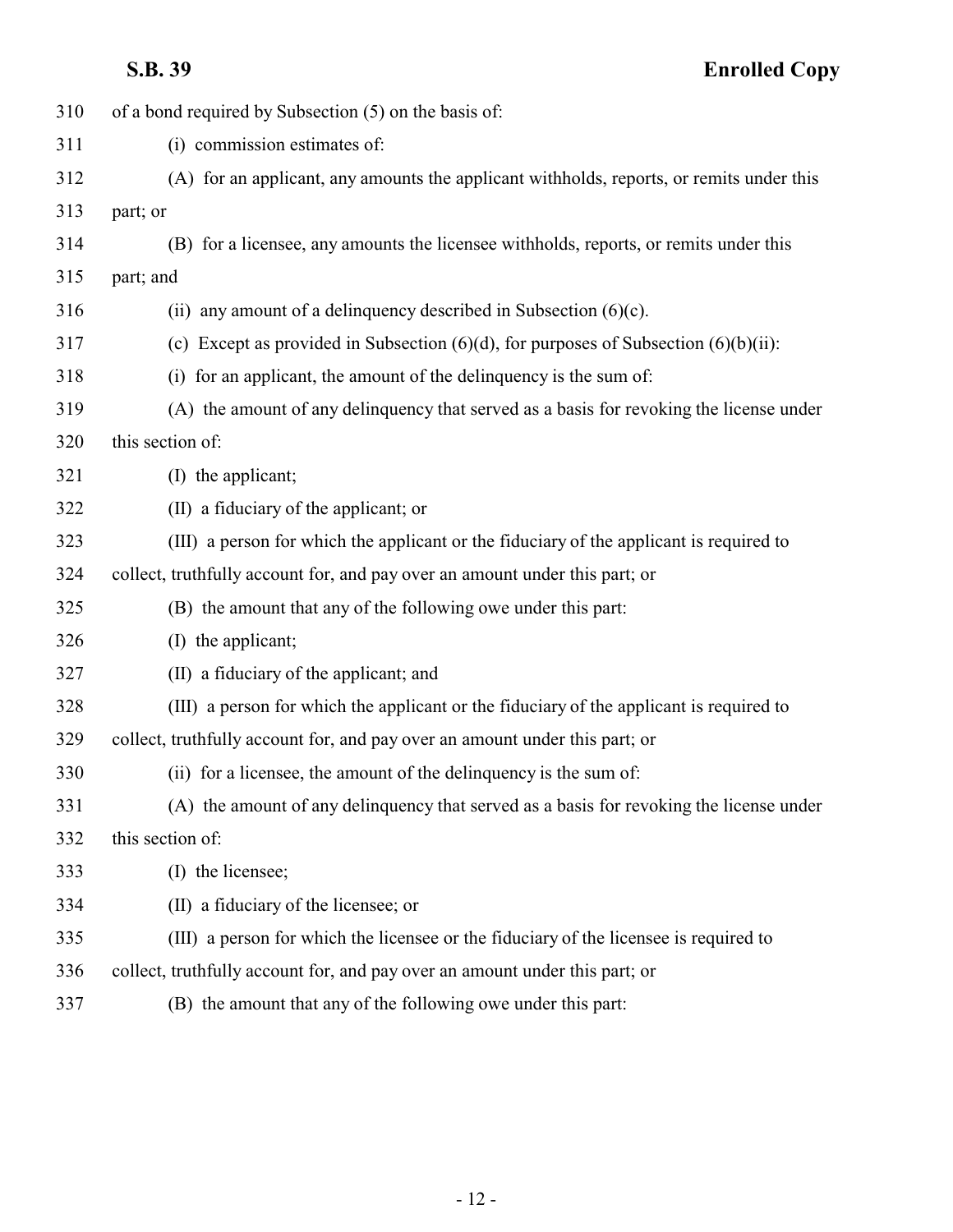| 338 | (I) the licensee;                                                                               |
|-----|-------------------------------------------------------------------------------------------------|
| 339 | (II) a fiduciary of the licensee; and                                                           |
| 340 | (III) a person for which the licensee or the fiduciary of the licensee is required to           |
| 341 | collect, truthfully account for, and pay over an amount under this part.                        |
| 342 | (d) Notwithstanding Subsection $(6)(b)$ or $(c)$ , a bond required by Subsection $(5)$ may      |
| 343 | not:                                                                                            |
| 344 | (i) be less than $$25,000$ ; or                                                                 |
| 345 | $(ii)$ exceed \$500,000.                                                                        |
| 346 | $(7)$ (a) The commission shall revoke a license under this section if:                          |
| 347 | (i) a licensee violates any provision of this part; and                                         |
| 348 | (ii) before the commission revokes the license the commission provides the licensee:            |
| 349 | (A) reasonable notice; and                                                                      |
| 350 | (B) a hearing.                                                                                  |
| 351 | (b) If the commission revokes a licensee's license in accordance with Subsection $(7)(a)$ ,     |
| 352 | the commission may not issue another license to that licensee until that licensee complies with |
| 353 | the requirements of this part, including:                                                       |
| 354 | (i) paying any:                                                                                 |
| 355 | (A) amounts due under this part;                                                                |
| 356 | (B) penalty as provided in Section $59-1-401$ ; or                                              |
| 357 | (C) interest as provided in Section $59-1-402$ ; and                                            |
| 358 | (ii) posting a bond in accordance with Subsections (5) and (6).                                 |
| 359 | An employer that has erroneously applied the exception described in Subsection<br>(8)           |
| 360 | $59-10-402(5)$ (a) solely as a result of miscalculating the number of days a nonresident        |
| 361 | individual is present in this state to perform employment duties may not be assessed a penalty  |
| 362 | under this section if:                                                                          |
| 363 | (a) the employer relied on a regularly maintained time and attendance system that:              |
| 364 | (i) requires the employee to record, on a contemporaneous basis, the work location              |
| 365 | each day the employee is present in a state other than:                                         |